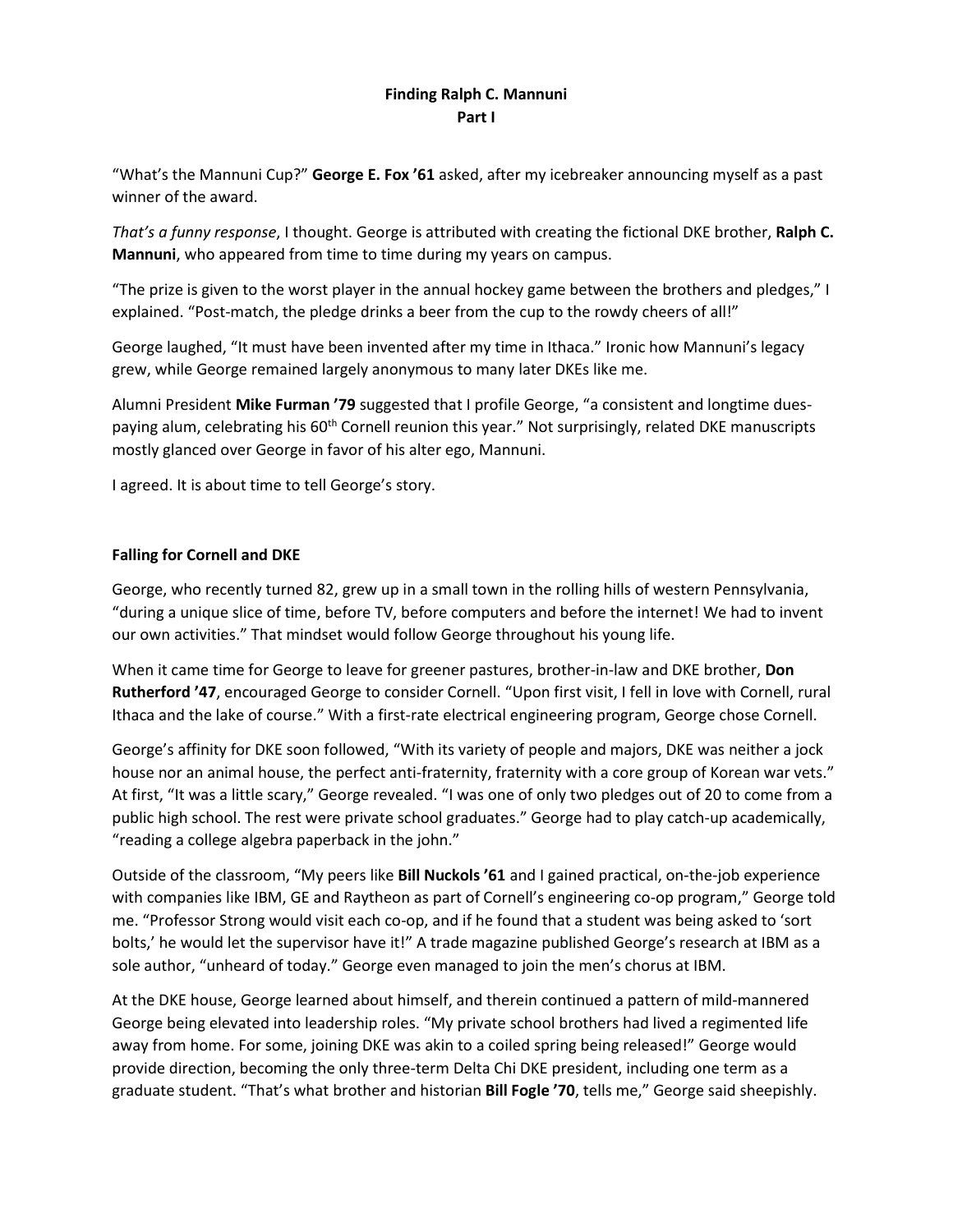### **An Inexhaustible DKE Run**

"DKE burnout while on the Hill," is how George explains his ghostliness and Mannuni's celebrity over the decades. I see what he means: Owner and operator of "Deke's Garage" (at 13 South Ave. with its own letterhead), to fix motorcycles; master welder, with a torch and workshop at the house; radio amateur, communicating worldwide out of Barton Hall; rifle marksman, practicing on woodchucks in the farmlands; flagman for Sports Car Club of America at Watkins Glen; two years with Cornell's marching band (thus avoiding then required ROTC) and six years of concert band, playing the baritone horn.

George worked so closely with and ordered so many parts from Triumph Motorcycles, "they wrote to offer me a dealership in Ithaca, not knowing I was only a student." George paved new roads with his own motorcycle, "solving the problem of storing my bike over the winter by riding it up the DKE stairs to my second floor study." Other DKEs and fraternities soon mimicked George's antics.

And, when a young lady wanted to turn her car into a convertible, George obliged and torched the car roof right off. "I don't know what became of that young lady or the car," he pondered. With Ithaca's long winters, I can only imagine.

We all owe a debt of gratitude to George, who lived at the house for seven years from 1958 to 1965. When the DKE alumni wanted to close the doors on the financially-troubled house and chapter, near the bottom of academic rankings among fraternities, George rose to the rescue. "With the support of a core group of brothers, we banished those who refused to pay dues and otherwise caused trouble."

The alumni initiated a fundraising campaign to continue the resurgence. Still, the house had to be sold to Cornell for a dollar due to the circumstances. George continued, "Working with a university-hired contractor, **Chuck Graves '63** and I redesigned the third floor, combining the two wings, adding a modern bathroom and larger shower room." So, we have George to thank (*or not!*) for the community shower.

During this time with all eyes on DKE, George became known as the "Troll." He explained the unflattering moniker. "At parties we were not allowed to close our doors with young ladies in our rooms. I *trolled* around opening doors." Good-natured George did not shy away from the nickname. The legend grew, his workshop beneath the spiral stairway leading to the kitchen became "the Troll's room."

#### **Sailing with Ralph C. Mannuni**

"I don't know anything about that," George again befuddled, this time when I informed him that Mannuni had been depicted by statesman John C. Calhoun in DKE composites over the decades. After I botched Mannuni's name in a note to him, George replied deadpan, "I believe the original spelling of his name was lost when Ralph entered the country through Ellis Island." I chuckled, hesitantly.

*What does George really know about Mannuni?* I had my doubts.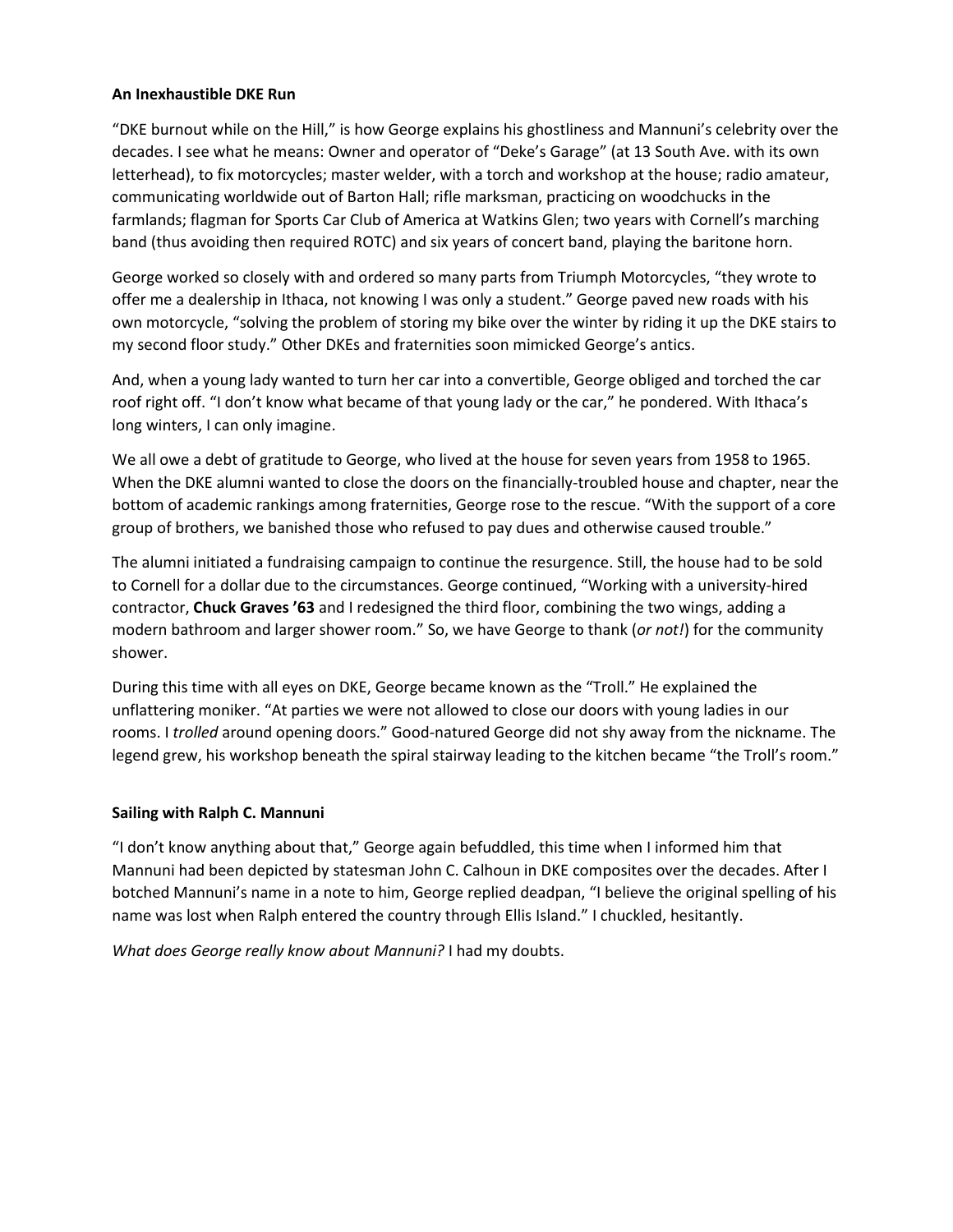# **Finding George E. Fox Part II**

## **Sailing with Ralph C. Mannuni** (cont'd)

George eventually explained, "Ralph C. Mannuni was a name I came up with to remain anonymous when four of us at DKE were considering the purchase of a sailboat for a post-graduation trip." It also turned out to be useful. "Whenever a brother received a call about a boat for sale, they knew to come find one of us." They did buy a boat, "but the salesperson never did meet Mr. Mannuni."

George learned a lot about sailing on Lake Cayuga, where he crewed for brother **Tom Linville '62**, racing star class sail boats versus Olympic sailors. "If we didn't finish last, we considered it a victory." Fresh from completing his masters in aeronautical engineering (his thesis took second in a Texas-based competition) and a year teaching physics at SUNY Cortland, Captain George and brothers **Bill Hinds '61**, **John Cole '61** and **Beman Dawes '63** sailed the high seas for a year. Fittingly, the 35 foot long by 22 foot wide sail boat came with the name *Tiglon*, for half tiger and half lion (*rampant*, no doubt.)

It seemed a daunting expedition to me, sailing around the clock from Fort Lauderdale… past Miami and west along the Keys… north to St. Petersburg, where the crew refurbished the boat over six months… then to the Bahamas. George did not disagree. "Any sailor can give you 50 scary stories. Sailboats like our trimaran have two stable positions, right side up and upside down." George and crew experienced "St. Elmo's fire" sparks a foot long formed by thunderstorms, and strategically situated a handsaw to help them escape should the sailboat capsize.

The crew survived, "with no GPS back then, traversing by 'dead reckoning' and celestial navigation." The boat made it to Bermuda then Boston, without George though, who ran out of money. Feeling the pull of Cornell, George returned to consult his Masters advisor about pursuing his PhD.

## **Falling for Jo**

Aside from all of his fast-moving activities at Cornell and DKE, George had his fair share of mischievous episodes and quieter times.

Ithaca's gorges and Cornell bridges played a role in George's sophomoric behavior.

*One late night, four of us thought it might be fun to drive over the suspension bridge (a foot bridge) spanning Triphammer Gorge. So, we drove up the foot path and encountered a set of steps of railroad ties. Three of us got out and lifted our VW bug, one end at a time, up the steps. We then all got in and drove onto the bridge, which was barely wide enough for the car.*

*When we got about halfway across we see someone walking towards us, who was apparently paying no attention. Suddenly he looked up, and we realized it was a campus night watchman carrying his time clock used to punch in at various stations. His look of first incredulity and then panic was unforgettable. He then turned and ran back off the bridge.*

The VW made it safely over and back. They wised up next time, better protecting their lives at least.

*Once we rolled an old piano we had in the bar down South Ave, on down Stewart Ave to the bridge over Cascadilla Gorge. We managed to somehow lift the piano over the railing and drop it into the gorge. The last chord was fantastic!*